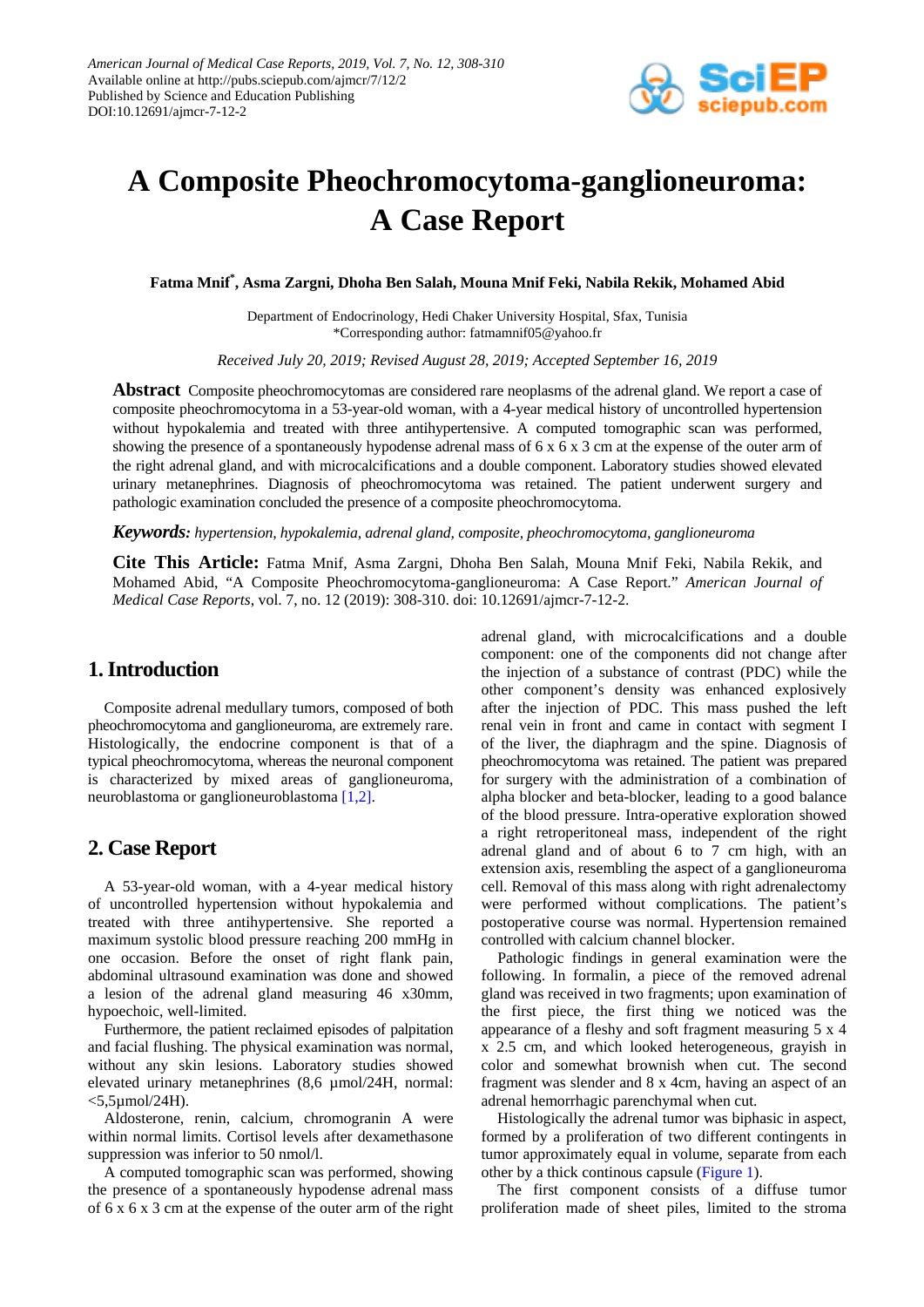vascular component. Tumor cells were medium to large in size, with finely granular eosinophilic cytoplasm, and were sometimes mini calcifications, with moderately atypical large nuclei, fine chromatin, and nucleolus. Mitoses were absent, without associated necrosis or vascular invasion.

The second component was formed by a proliferation of tangled bundles of varying density which were not vascular and nerve cells were made of corrugated cytoplasm and angular nucleus; the cell proliferation and scattered large cells, basophils, with large central nuclei, suggested vesicular ganglion cells with no signs of malignancy.

<span id="page-1-0"></span>

**Figure 1.** Microscopic findings of resected tumor

Tumor cells medium to large in size, with finely granular eosinophilic cytoplasm, and moderately atypical large nuclei, fine chromatin, and nucleolus.

The second fragment corresponds to an adrenal parenchyma. Immunohistochemical studies were performed: the pheochromocytes were positive to chromogranin, synaptophysin and PS 100 protein, while ganglion and neuronal cells were positive to antibodies of PS 100 and anti neurofilament.

#### **3. Discussion**

Composite tumors of the adrenal medulla are rare and typically consist of a predominant pattern of pheochromocytoma combined with ganglioneuroma, ganglioneuroblastoma, neuroblastoma, or, rarely, other components such as malignant peripheral nerve sheath tumor and neuroendocrine carcinoma [\[1,2,3\].](#page-2-0) The frequency of composite adrenal tumors has been reported as ranging from less than 3% of all adrenal gland neoplasms to between 1% and 9% of pheochromocytomas [\[4,5,6\].](#page-2-1)

To date, less than 50 cases of composite pheochromocytoma have been reported [\[7,8,9\].](#page-2-2) Preoperative detection of a composite pheochromocytoma ganglioneuroma is difficult because of the low incidence of ganglioneuroma and because the symptoms are not different from those of typical pheochromocytomas [\[10\].](#page-2-3) In our case, our patient had hypertension and episodes of facial flushing, which led us to think that she had only pheochromocytoma. Little is known about the biological potential, outcome, or molecular genetics profile. The clinical symptoms associated with composite

pheochromocytoma-ganglioneuroma are usually similar to those of ordinary pheochromocytoma, but secretion of vasoactive intestinal polypeptides (VIP) is more common with composite pheochromocytoma-ganglioneuroma than with the former (ordinary pheochromocytoma) [\[11\].](#page-2-4) Hypertension and its related symptoms are common in composite pheochromocytoma ganglioneuroma. The fact that some patients may have composite tumors while being normotensive may be explained by the theory of autonomic regulation by ganglioneuroma, and it partially depends on the complex biochemical interaction and the proportion of each element [\[12\].](#page-2-5) Rarely, can watery diarrhea, hypokalemia and achlorhydria syndrome due to a functional VIP-secreting tumor be observed in patients with composite pheochromocytoma-ganglioneuroma; furthermore, the vasodilatory action of VIP contributes normotension [\[13\].](#page-2-6) In general, patients with pheochromocytoma are likely to develop papillary carcinoma, which may be related to the undulatory release of thyroid hormones as a result of circulating catecholamines [\[6,14\].](#page-2-7) Both pheochromocytoma and ganglioneuroma can commonly be radiologically seen as a well-defined, smooth or lobulated mass with or without calcification [\[10\].](#page-2-3) For our patient, a computed tomographic scan was performed, showing the presence of a spontaneously hypodense adrenal mass of 6 x 6 x 3 cm with microcalcification. Pathologically, the chromaffin cells of the pheochromocytoma are more readily highlighted with chromogranin A and synaptophysin staining and they are mixed with S-100 protein-positive sustentacular cells [\[15\].](#page-2-8) All the tumor cells of the pheochromocytoma portion out of the composite tumor are strongly positive to tyrosine hydroxylase, i.e., the rate-limiting enzyme in catecholamine synthesis, while the ganglioneuroma portion displays neurofilament positive mature ganglion cells and S-100 protein-positive Schwann cells [\[10\].](#page-2-3) While pheochromocytoma is a tumor derived from chromaffin cells of the adrenal medullary, the ganglioneuroma is derived from the ganglionic cells or their precursors. For our patient, immunohistochemical studies were performed: the pheochromocytes were positive, to chromogranin, synaptrophysin and PS 100 protein, while ganglion and neuronal cells were positive to antibodies of PS 100 and anti neurofilament. The histogenis of composite adrenalmedullary tumors has been attributed to the common embryologic origin of chromaffine and neuronal cells from the neural crest and the inherent potential of chromaffin cells to undergo divergent cellular differentiation into neuronal elements [\[14\].](#page-2-9) Aberrant neural crest cell development has also been postulated as an etiologic factor, based on a number of cases that have occurred in a setting of neurocristopathies including neurofibromatosis type 1 [\[16,17\]](#page-2-10) and multiple endocrine neoplasia type [2 \[18\].](#page-2-11)

A composite pheochromocytoma may develop as a result of loss of the neurofibromatosis type 1 gene product, neurofiromine, leading to abnormal Schwann cell proliferation with concomitant induction of chromaffin cell proliferation [\[19\].](#page-2-12) However, metastases have been reported in composite pheochromocytoma with ganglio-neuroblastoma and ganglioneuroblastoma [\[5,6\].](#page-2-13) Late recurrence of composite pheochromocytoma with ganglio-neuroblastoma has also been reporte[d \[20\].](#page-2-14)